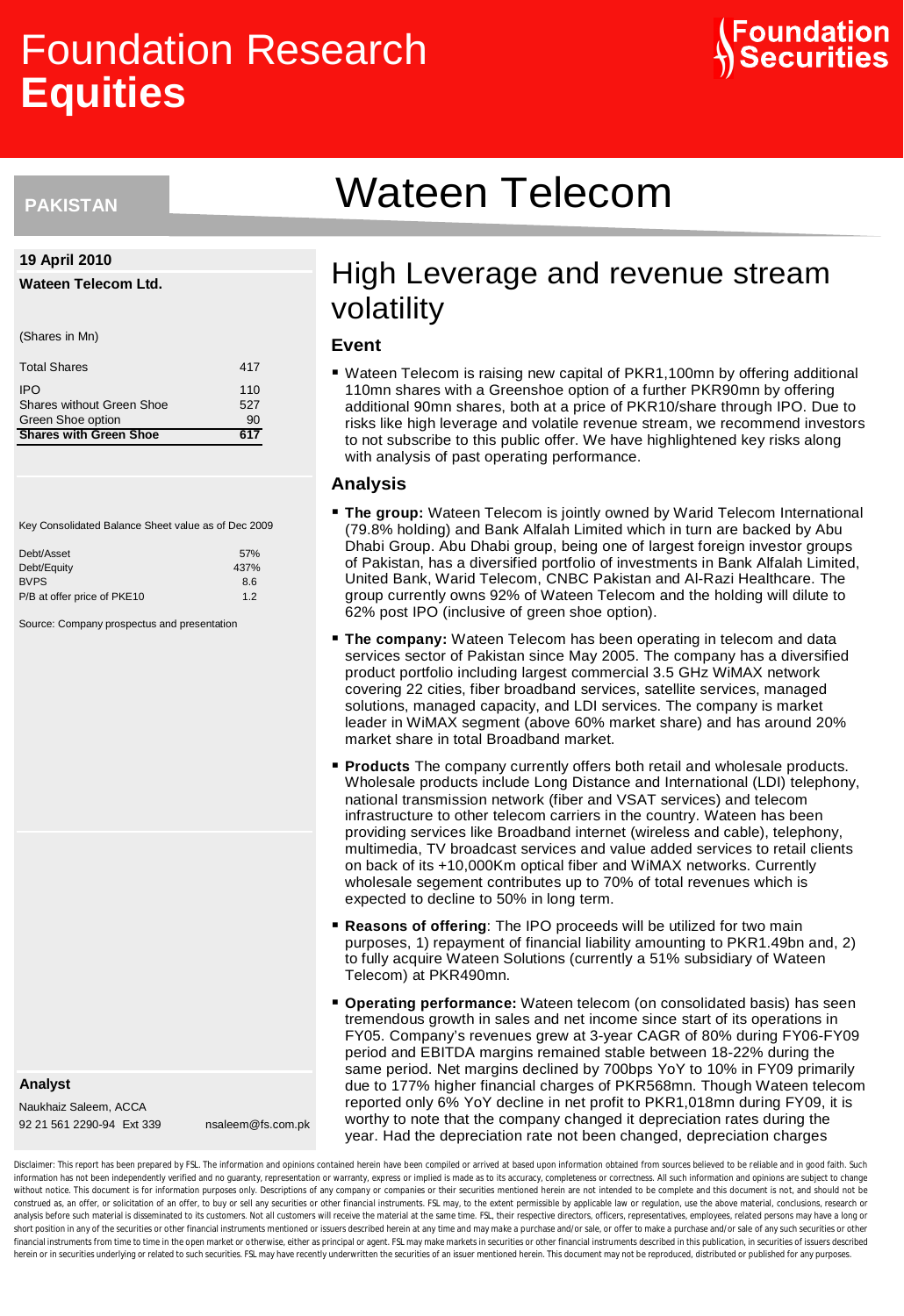would have been higher by PKR400mn (EPS impact of PKR1.24 at 208mn shares). Revenues declined by 53% YoY in 1HFY10 primarily due to declining revenues from LDI segment (owing to reduction in APC (Access Promotion Charges) from US\$12.5/minute in Jun-09 to current rate of US\$10/minute and no new 'Indefeasible Right of Use' contract during the half.

### **Key risks and concerns:**

- **Leverage, the main risk:** Wateen telecom has aggressively leveraged its balance sheet for expansion plans in recent years. Debt to equity ratio has deteriorated from 77% in FY08 to 437% in 1HFY10. Interest coverage ratio has also declined from 7.2 times in FY08 to -0.8 times in 1HFY10.
- **Uncertain revenue stream on wholesale front:** Revenue stream of Wateen telecom from wholesale segment (managed capacity, dark fiber) is quite volatile owing to its contract based nature. For example, management expects revenues from managed capacity to decline to PKR1.2bn in FY10 from PKR4.6bn in FY09. However in FY11, these revenues are expected to rebound to PKR4.9bn primarily due to USF subsidy and contract to provide services in Afghanistan. This contract based nature of material revenues adds to instability in top line.
- **Aggressive revenue recognition criteria for IRU on dark fibre:** Dark Fiber is leased to organizations seeking dark fiber connectivity on an 'Indefeasible Right of Use' (IRU) which varies from 3 years to 20 years. IRU revenues contributed PKR3.4bn (41% of total revenues) and PKR4.0bn (26% of total revenues) during FY08 and FY09 respectively. Company has a policy of recognizing all the revenues from granting of Indefeasible Right of Use of dark fiber for 20 years in the year of sale. Internationally, revenue recognition policy for Dark Fiber range from aggressive policies like full revenue recognized in the year of sale to prudent policies like recognizing revenues equally over agreement period.
- **Assumed change in WiMAX business model:** Wateen telecom currently holds above 60% market share (+150,000 customers) in Wireless Broadband services owing to its presence in 22 cities with 1,100 sites. Though management expects WiMAX to have net positive impact on bottomline post FY12, they have assumed a change in WiMAX business model during that period. Currently, the Customer Premises Equipment (CPE, the modem provided to customers by Wateen) is owned by Wateen and is depreciated in Wateen's financials. Going forward, management expects the CPE equipment prices to fall down to USD40-50 as compared to price of around USD200-250 at which Wateen bought them during past years. Owing to such fall in CPE equipment prices, management is anticipating change in WiMAX business model where consumer will buy their own equipment from market and will only use Wateen's network. This change in business model will reduce depreciation expense, effectively producing net positive impact on bottom line. In our opinion, such change in business model is quite subjective to future WiMAX market conditions and pose as a risk to bottomline projections. Moreover, management also expects the network costs (major cost component) for WIMAX services to remain flat post FY11 due to change in business model.
- **Aggressive revenues expected from VAS:** Management expects significant revenue growth from Value Added Services (VAS) on back of its WiMAX services. Revenues earned by providing 'Premium Content' to its WiMAX customers, which is currently immaterial in total revenue pie, is expected to pass PKR1.5bn mark by FY12. As per our discussions in industry, 'Premium Content' services have not been quite a success in Pakistan owing to availability of cheaper pirated DVDs and presence of cable operators in the country.
- **Proposed acquisition of Wateen Solutions:** Wateen telecom has proposed to acquire 397mn shares (49% of total share capital) having face value of PKR100 each to make Wateen Solutions a wholly owned subsidiary (currently 51% subsidiary of Wateen telecom). Our concern about the proposed acquisition and its price mainly stems from following point: The prospect 49% shares of Wateen Solutions were sold by Wateen telecom to Mr. Jahangir Ahmad (an ex-employee) during FY09 at a price of PKR131/share and now the same 49% stake is being bought back at PKR1,234/share, 8 times premium to last transaction within 12 months time.

## **Action and recommendation**

 Due to risks like high leverage and volatile revenues streams, we recommend investors to not subscribe to this public offer.